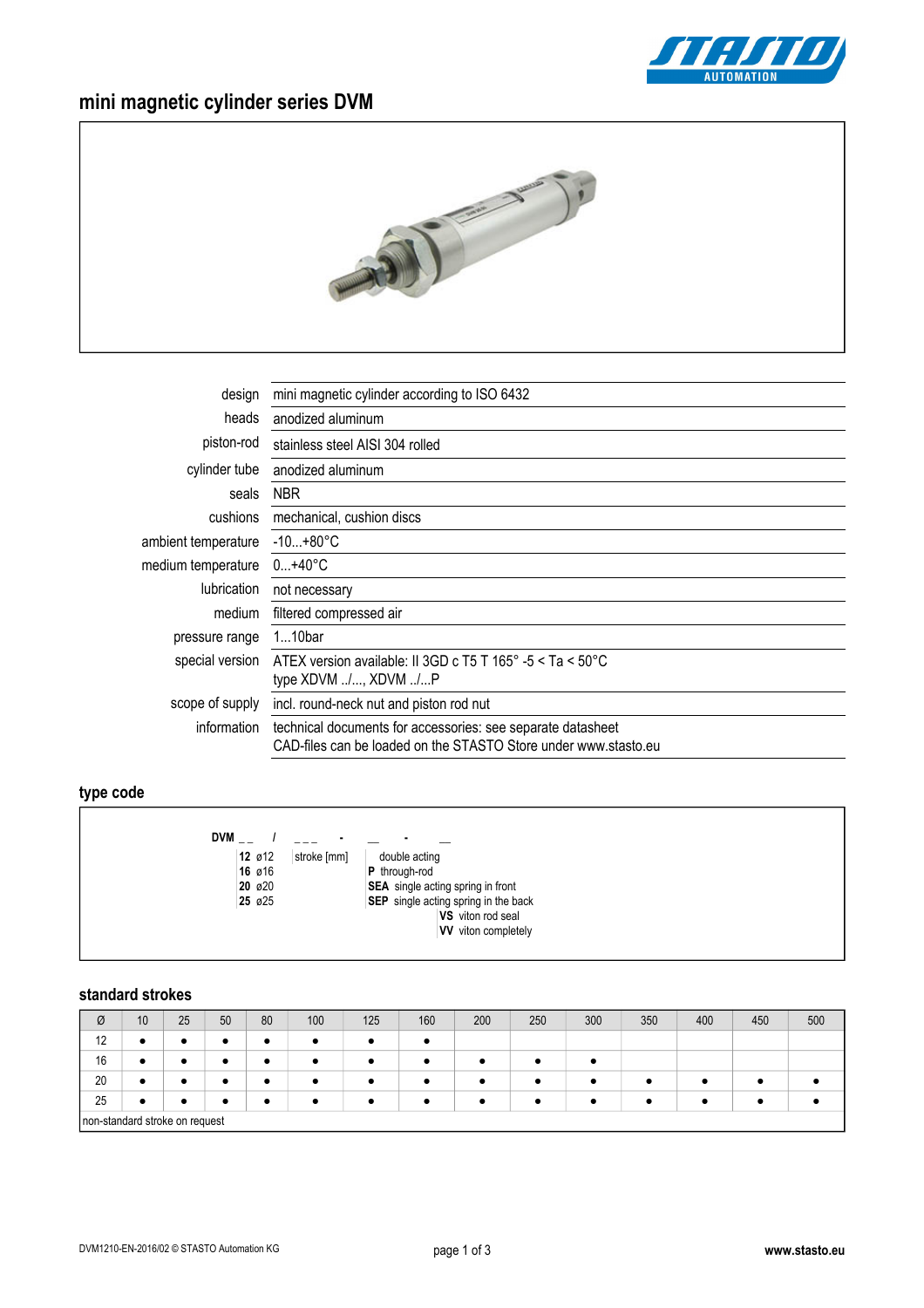

## **DVM .. - ... P double acting, through-rod**



## **DVM .. - ... SEA single acting, spring in front**